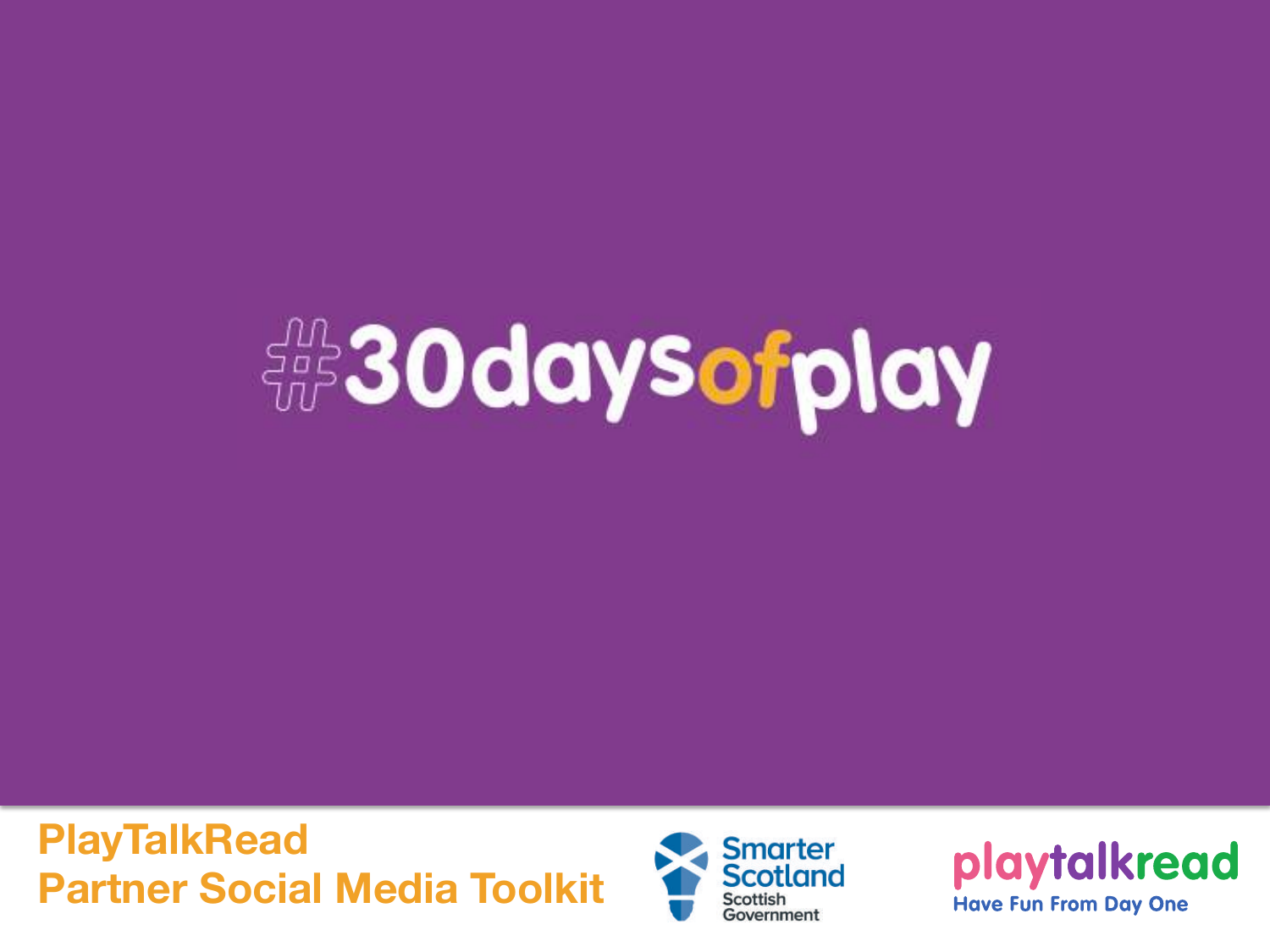### **Contents**

| • What is #30 days of play?          |  |
|--------------------------------------|--|
| • #30 days of play Key Messages      |  |
| • PlayTalkRead Social Media Channels |  |
| • Suggested Social Media Posts       |  |
| • Campaign Contacts                  |  |
|                                      |  |



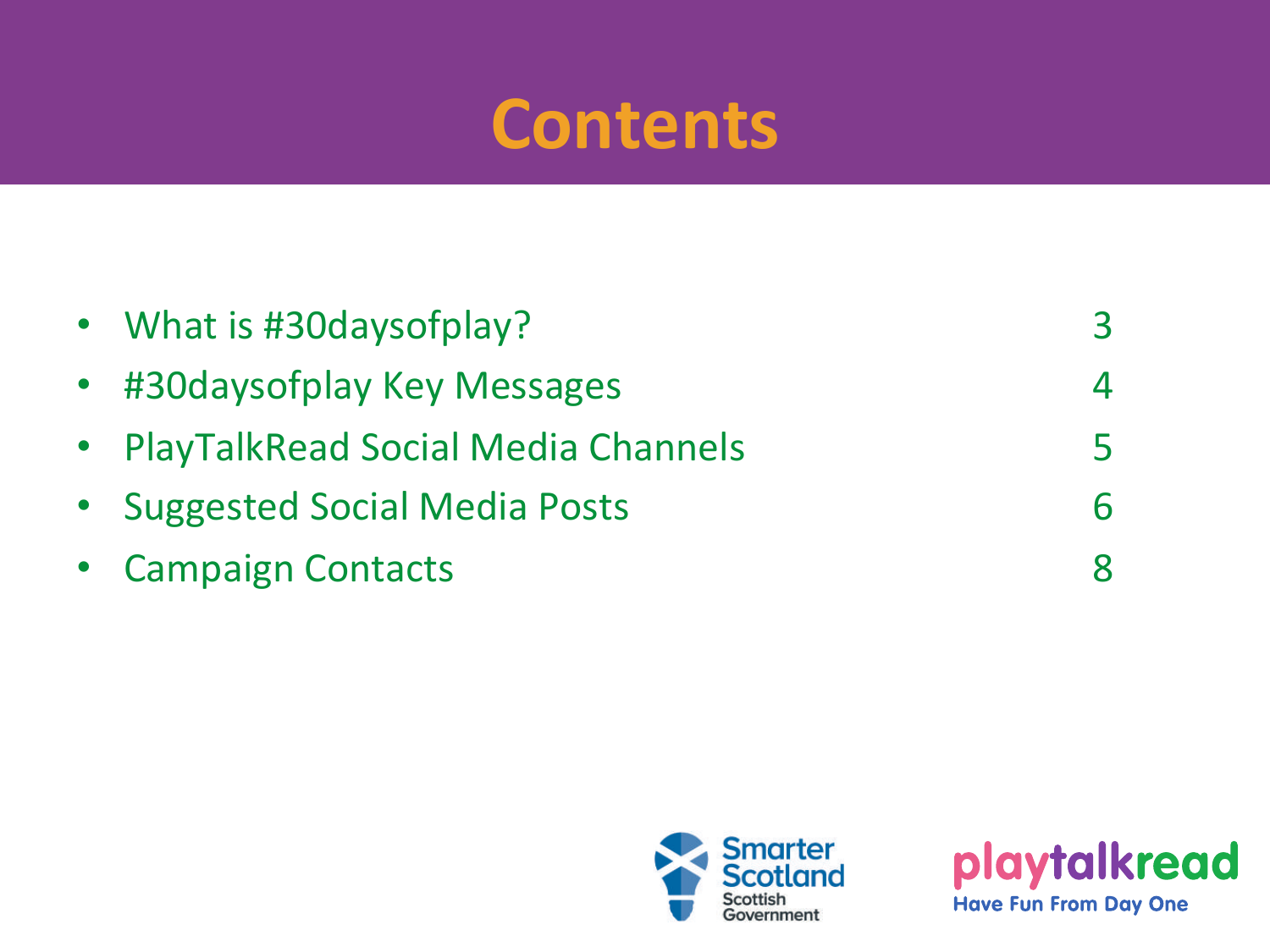## **What is**  $\frac{d}{d}$  **30daysofplay?**

During November, we will be focusing on increasing parent engagement #30daysofplay. 

PlayTalkRead has developed 30 different fun activities for parents to try as part of this campaign. During the month of November, we will offer families in Scotland the opportunity to win a family photo-shoot up to the value of £1000 by sharing a photo of themselves and their child participating in one of our suggest activities via our social media channels.

**1.** Go to **playtalkread.scot/ 30daysofplay** and choose an activity.

**2.** Take a pic of you and your tot doing the activity together.

**3.** Share it on facebook.com/ **playtalkread** or post it on **Twitter using #30daysofplay** 



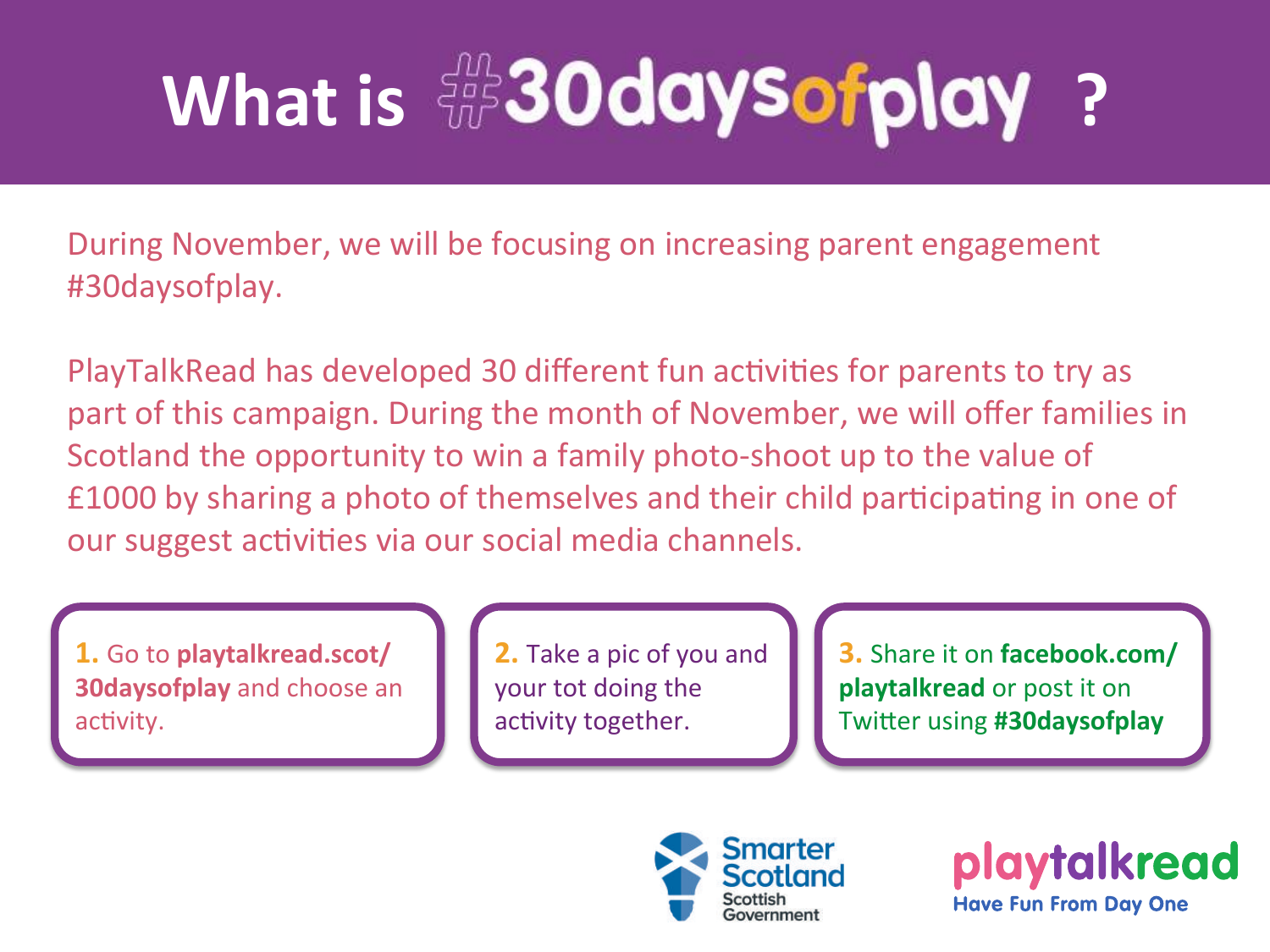## **Key Messages**



- The everyday things **YOU** do **TOGETHER** make a big difference.
- You can play, talk and read together at anytime and anywhere that suits you by fitting activities into your daily routine.



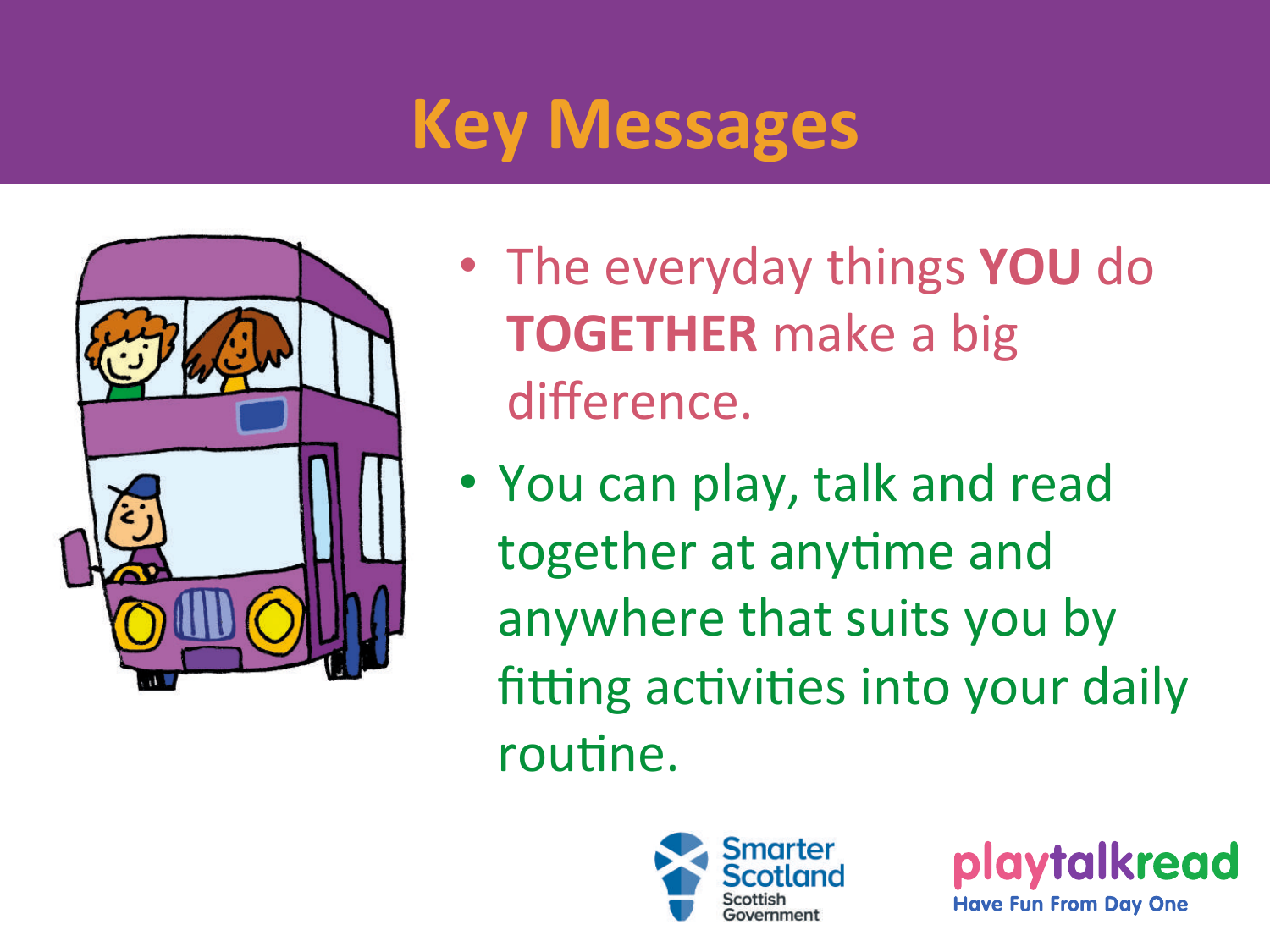## **PlayTalkRead Social Media Channels**

• Website: playtalkread.scot/30daysofplay

• **Facebook: facebook.com/playtalkread** 

**• Twitter: @playtalkread** 

• Hashtag: #30daysofplay



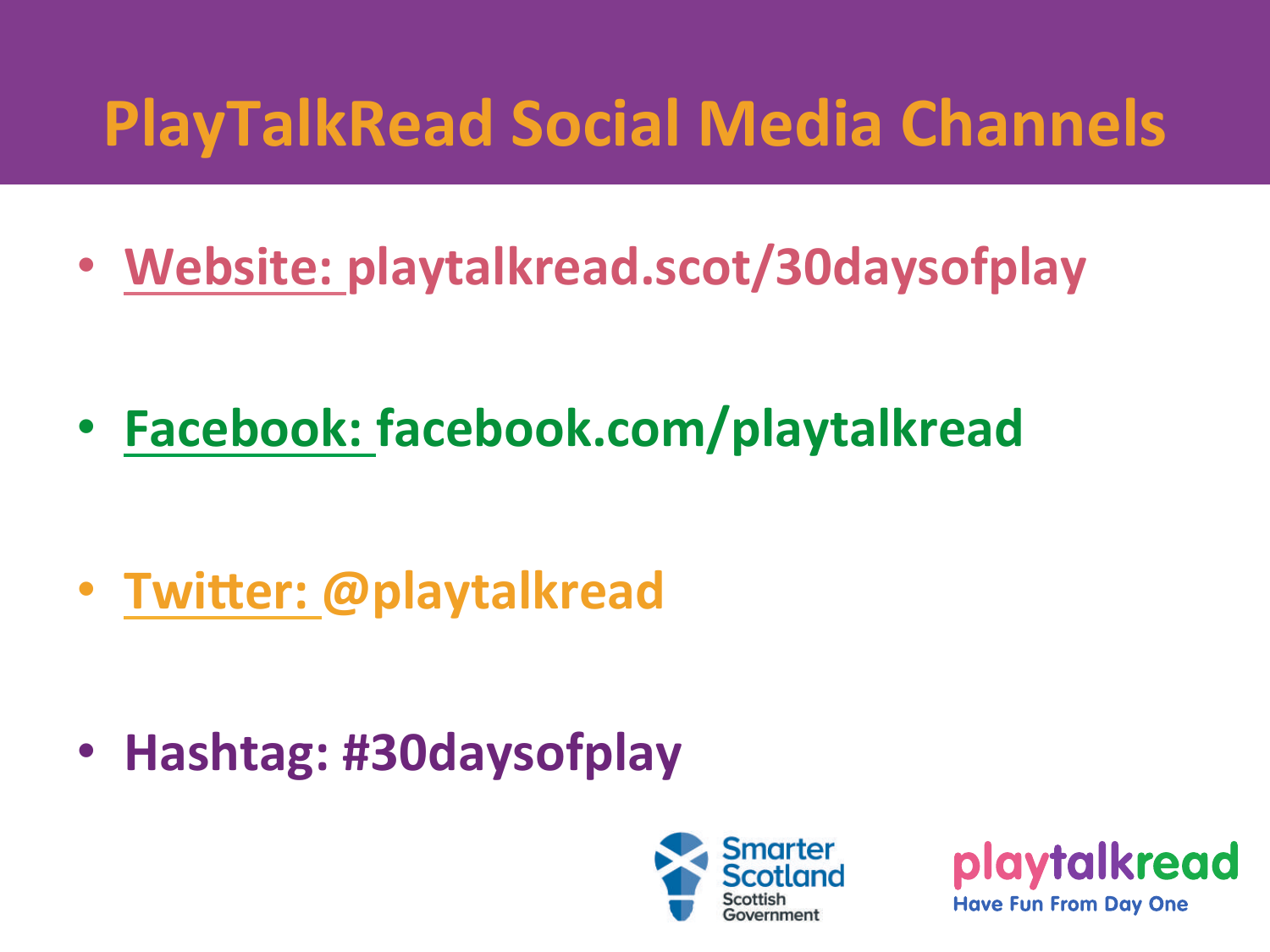## **Suggested social media posts**

#### • Facebook Posts:

- We're very happy to be supporting PlayTalkRead in their #30daysofplay! For full details on how you and your tot can be involved, visit playtalkread.scot/30daysofplay.
- $-$  Join PlayTalkRead in #30daysofplay! Choose an activity, take a pic of you and your tot doing the activity together & share with the tag #30daysofplay for a chance to win a luxury photo shoot for your family.
- $-$  Out and about with your tot? Whether you're feeding the birds or smiling for a selfie, share a photo of your activity together and tag #30daysofplay for a chance to win a luxury family photo shoot.
- Looking for ideas of ways for you and your tot to play in November? Check out PlayTalkRead's #30daysofplay list at playtalkread.scot/30daysofplay.
- $-$  Rainy day? Perfect chance for some play! Go jump in a puddle with your tot! Share a photo with #30daysofplay for a chance to win a luxury family photo shoot.



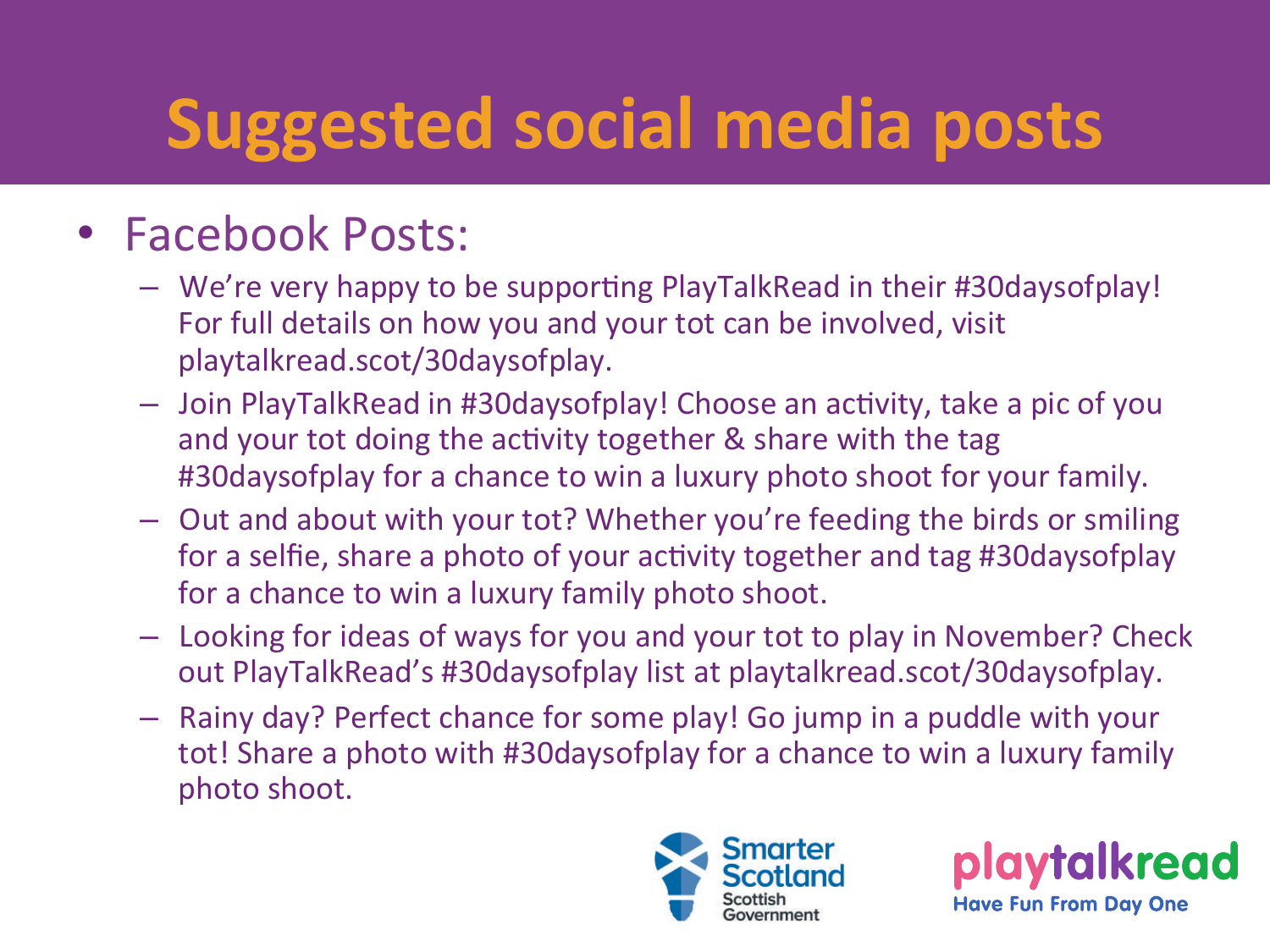## **Suggested social media posts**

#### • Twitter Posts:

- $-$  We're happy to support @PlayTalkRead in #30daysofplay! For details on how to join in the fun, visit playtalkread.scot/30daysofplay.
- $-$  Join @playtalkread in #30daysofplay! Share a pic of you & your tot doing an activity together with a chance to win a family photoshoot.
- $-$  Out & about with your tot? How about trying to spot a plane in the sky? Join @playtalkread in #30daysofplay.
- $-$  Looking for ways to play, talk & read with your tot in November? Check out  $@$  playtalkread's #30daysofplay for some inspiration.